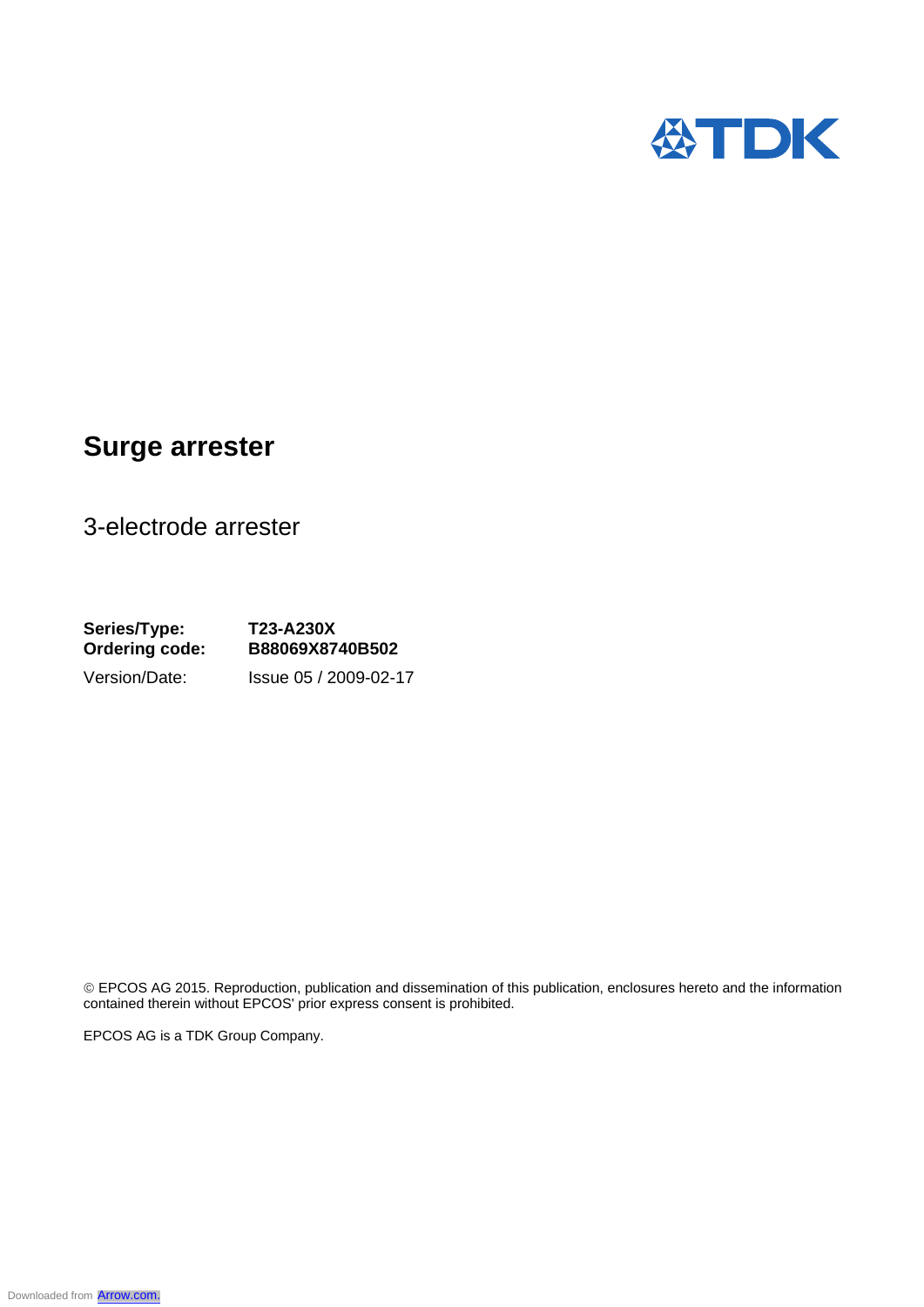

## **3-electrode arrester T23-A230X**

**1988069X8740B502 B88069X8740B502** 

| <b>Features</b> |                                | <b>Applications</b> |                      |
|-----------------|--------------------------------|---------------------|----------------------|
|                 | • Standard size                |                     | Line protection      |
| $\blacksquare$  | Fast response time             | ٠                   | Station protection   |
|                 | • Very high current rating     | п                   | <b>Base stations</b> |
|                 | • Stable performance over life |                     |                      |
| $\blacksquare$  | Very low capacitance           |                     |                      |
| $\blacksquare$  | High insulation resistance     |                     |                      |
| $\blacksquare$  | RoHS-compatible                |                     |                      |

## **Electrical specifications**

| DC spark-over voltage 1) 2) 4)                             |                                  | 230                                                                                                                 | $\vee$      |
|------------------------------------------------------------|----------------------------------|---------------------------------------------------------------------------------------------------------------------|-------------|
|                                                            |                                  | ± 20                                                                                                                | %           |
| Impulse spark-over voltage <sup>4)</sup>                   |                                  |                                                                                                                     |             |
| at 100 V/µs                                                | - for 99 % of measured values    | < 400                                                                                                               | $\vee$      |
|                                                            | - typical values of distribution | < 350                                                                                                               | $\vee$      |
| at 1 kV/µs                                                 | - for 99 % of measured values    | < 500                                                                                                               | V           |
|                                                            | - typical values of distribution | < 450                                                                                                               | V           |
| Service life                                               |                                  |                                                                                                                     |             |
| 10 operations                                              | 50 Hz; 1 s $^{5)}$               | 10                                                                                                                  | A           |
| operation<br>1.                                            | 50 Hz; 9 cycles $5$              | 50                                                                                                                  | A           |
| 10 operations                                              | $8/20 \,\mu s^{-5}$              | 20                                                                                                                  | kA          |
| operation                                                  | $8/20 \,\mu s^{-5}$              | 25                                                                                                                  | kA          |
| 5 operations                                               | 10/250 $\mu s^{5}$               | 5                                                                                                                   | kA          |
| 2 operations                                               | 10/350 $\mu$ s <sup>5)</sup>     | 5                                                                                                                   | kA          |
| 300 operations                                             | 10/1000 $\mu s^{5}$              | 200                                                                                                                 | A           |
| Insulation resistance at 100 $V_{dc}$ <sup>4)</sup><br>>10 |                                  | $G\Omega$                                                                                                           |             |
| Capacitance at 1 MHz <sup>4)</sup>                         |                                  | < 1.5                                                                                                               | pF          |
| Transverse delay time 3)                                   |                                  | < 0.2                                                                                                               | μs          |
| Arc voltage at 1 A                                         |                                  | $\sim 35$                                                                                                           | V           |
| Glow to arc transition current                             |                                  | ~1~                                                                                                                 | A           |
| Glow voltage                                               |                                  | ~1200                                                                                                               | $\vee$      |
| Weight                                                     |                                  | ~2                                                                                                                  | g           |
| Operation and storage temperature                          |                                  | $-40+90$                                                                                                            | $^{\circ}C$ |
| 40/90/21<br>Climatic category (IEC 60068-1)                |                                  |                                                                                                                     |             |
| Marking, blue negative                                     |                                  | <b>EPCOS</b><br>230 YY O<br>230<br>- Nominal voltage<br><b>YY</b><br>- Year of production<br>O<br>- Non radioactive |             |

### KB AB E / KB AB PM Issue 05 / 2009-02-17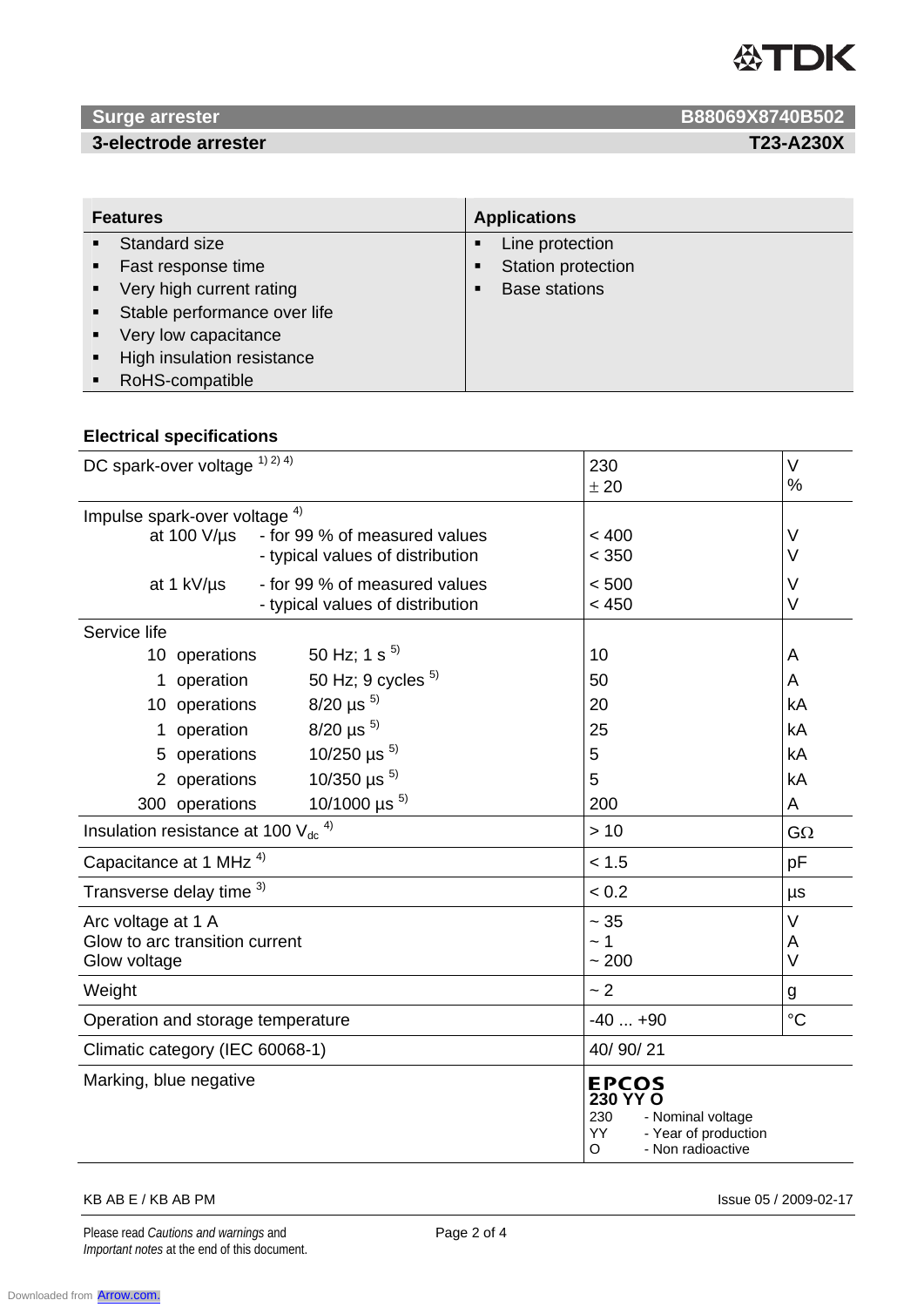# **ASTDK**

## **1** 3-electrode arrester T23-A230X

- <sup>1)</sup> At delivery AQL 0.65 level II, DIN ISO 2859
- <sup>2)</sup> In ionized mode
- Test according to ITU-T Rec. K.12
- <sup>4)</sup> Tip or ring electrode to center electrode
- 5) Total current through center electrode, half value through tip respectively ring electrode.

Terms in accordance with ITU-T Rec. K.12 and DIN 57845/VDE0845

## **Dimensional drawing**



## **Cautions and warnings**

- **Surge arresters must not be operated directly in power supply networks.**
- Surge arresters may become hot in case of longer periods of current stress (danger of burning).
- Surge arresters may be used only within their specified values. In case of overload, the lead contacts may fail or the component may be destroyed.
- KB AB E / KB AB PM **Issue 05 / 2009-02-17 -** Damaged surge arresters must not be re-used.